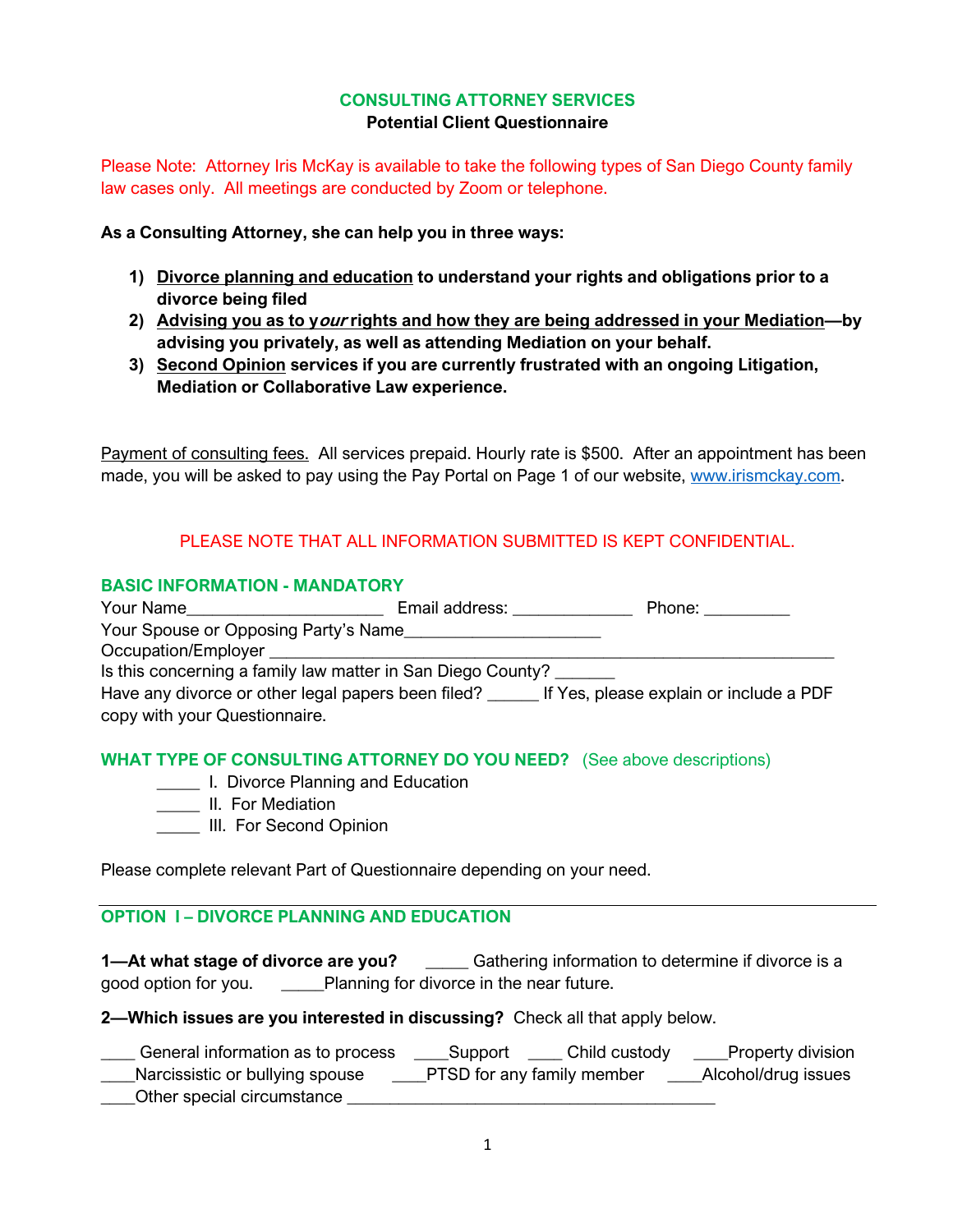**3-Have you and your spouse discussed divorce?** \_\_\_\_Yes \_\_\_\_No If Yes, have you discussed mediation? Do you believe mediation would be a good option for you?

**4-What are your 3 primary concerns** (legal or otherwise) that you would like to discuss in your initial consultation.

Concern 1: Concern 2: Concern 3:

**5-Please provide any background information that you believe will be helpful.** The more that is understood about your concerns, the more efficient the consultation time will be. Use as much space as needed to explain your current situation, including additional pages.

# **OPTION II – I NEED A CONSULTING ATTORNEY FOR MEDIATION**

**1-Has the mediation process started?** Yes No

**2-Name of Mediator** \_\_\_\_\_\_\_\_\_\_\_\_\_\_\_\_\_\_\_\_\_\_\_\_\_\_\_\_ No. of sessions so far \_\_\_\_\_\_\_\_\_\_\_\_\_\_\_\_

**3-What areas of concern do you have that you would like to discuss?**

# **OPTION III – I NEED A CONSULTING ATTORNEY FOR A SECOND OPINION**

**1-How long has your San Diego family law case been in process?** Since \_\_\_\_\_\_\_\_\_\_\_\_\_.

**2-Name of your attorney.** \_\_\_\_\_\_\_\_\_\_\_\_\_\_\_\_\_\_\_\_\_\_\_\_\_\_\_\_\_Note: This will be kept confidential. The attorney will not know that you have reached out for a second opinion.

## **3-Please check the concerns you have with this attorney:**

- **\_\_\_\_** Is not responding to my calls, emails or other communication.
- \_\_\_\_ Charges for activities and tasks that have not been discussed with me.
- \_\_\_\_ Overcharges or double charges for attorney or staff services.
- \_\_\_\_ Is not effectively representing me (the other attorney has control of the case).
- \_\_\_\_ Other: Please explain your concerns.